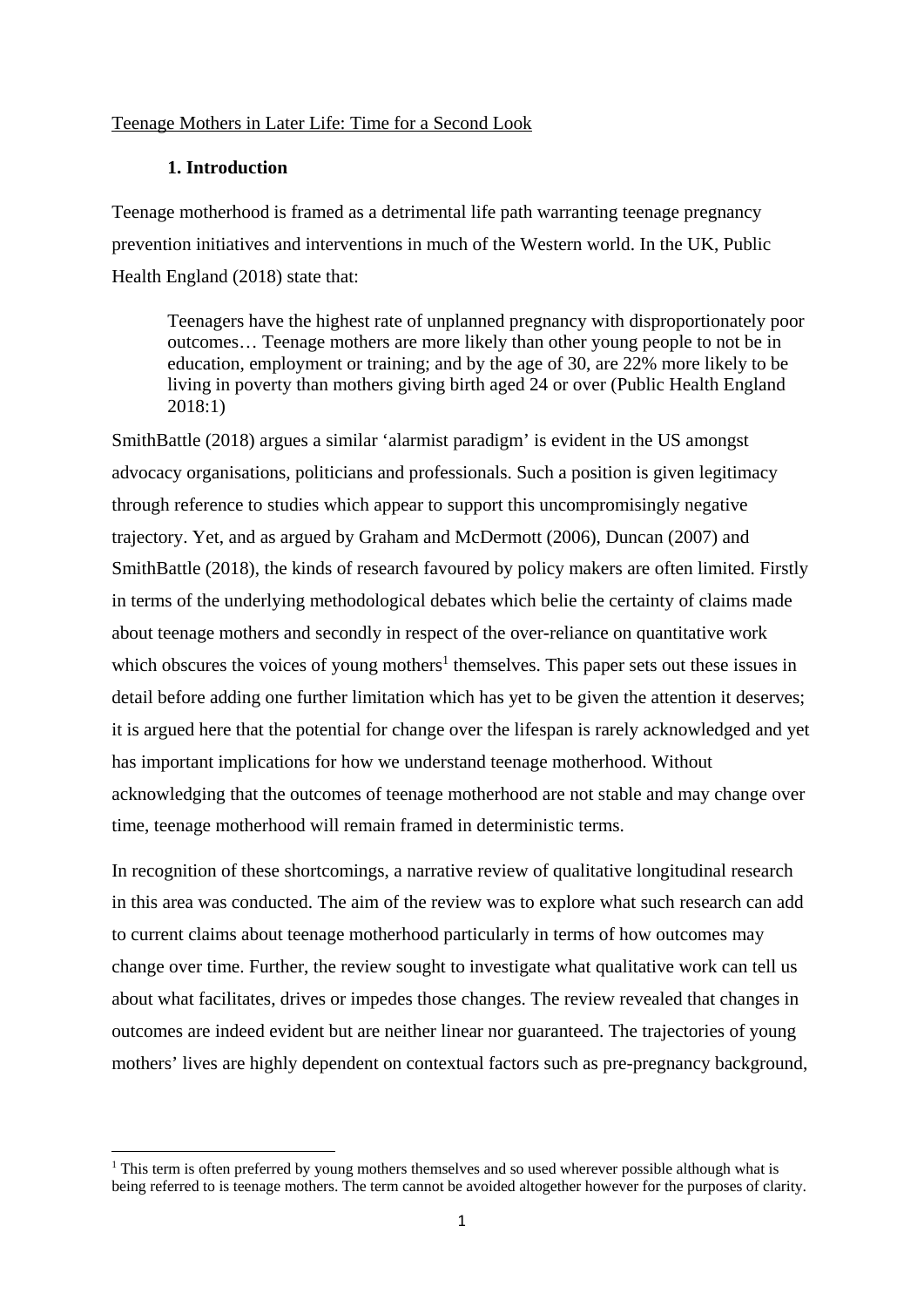post-pregnancy circumstances, personal resources and, importantly, informal and formal support.

The aim of this paper is therefore twofold. Firstly to present key issues with the current research base used to underpin policy, to start to fill some of the gaps in our understanding of young mothers' trajectories over time through the production of a narrative review of qualitative longitudinal research. It is argued here that a greater use of qualitative methods within longitudinal research would make an important contribution to long standing academic challenges to potentially misleading problematic perceptions of teenage motherhood as well as to public campaigns regarding the stigma attached to youthful parenting. In terms of policy, we also have much to gain by expanding the age range and methodologies commonly preferred by policy makers. Understanding how young mothers' lives have evolved and what kinds of support they benefitted from would aid the provision of future services for teenage mothers. This paper therefore makes an important start in this process through the production of a narrative review which highlights contextual factors warranting attention in both research and policy spheres.

## **2. The Problems with Measuring**

Graham and McDermott (2006) argue the dominance of quantitative evidence within policy affirms the idea that teenage motherhood is inextricably linked to social exclusion. In part, and as argued by Duncan (2007), this is because studies often do not compare 'like with like' in that teenage mothers are compared to all mothers. Given that teenage mothers are more likely to come from deprived backgrounds (Duncan 2007), what is being measured may then reflect background characteristics and prior disadvantage rather than teenage parenthood itself. As Ermisch (2003: 2-3) argues, this approach is 'likely to be biased toward overstating adverse impacts of early childbearing, and this should be taken into account in interpreting the estimates'.

To overcome this, studies have accounted for background experiences by controlling for observable variables. Olausson et al (2001) and Assini-Meytin and Green (2015) found this reduced but did not eliminate the strength of association between teenage parenting and poor outcomes in adulthood. Consequently, some studies argue that teenage motherhood is a problem regardless of pre-existing poverty (Hobcraft and Kiernan 1999; Henretta et al., 2008) with economic disadvantages 'persisting for at least a decade' (Gibb et al., 2014: 9). Nonetheless, as many studies utilise data from secondary sources, observable measures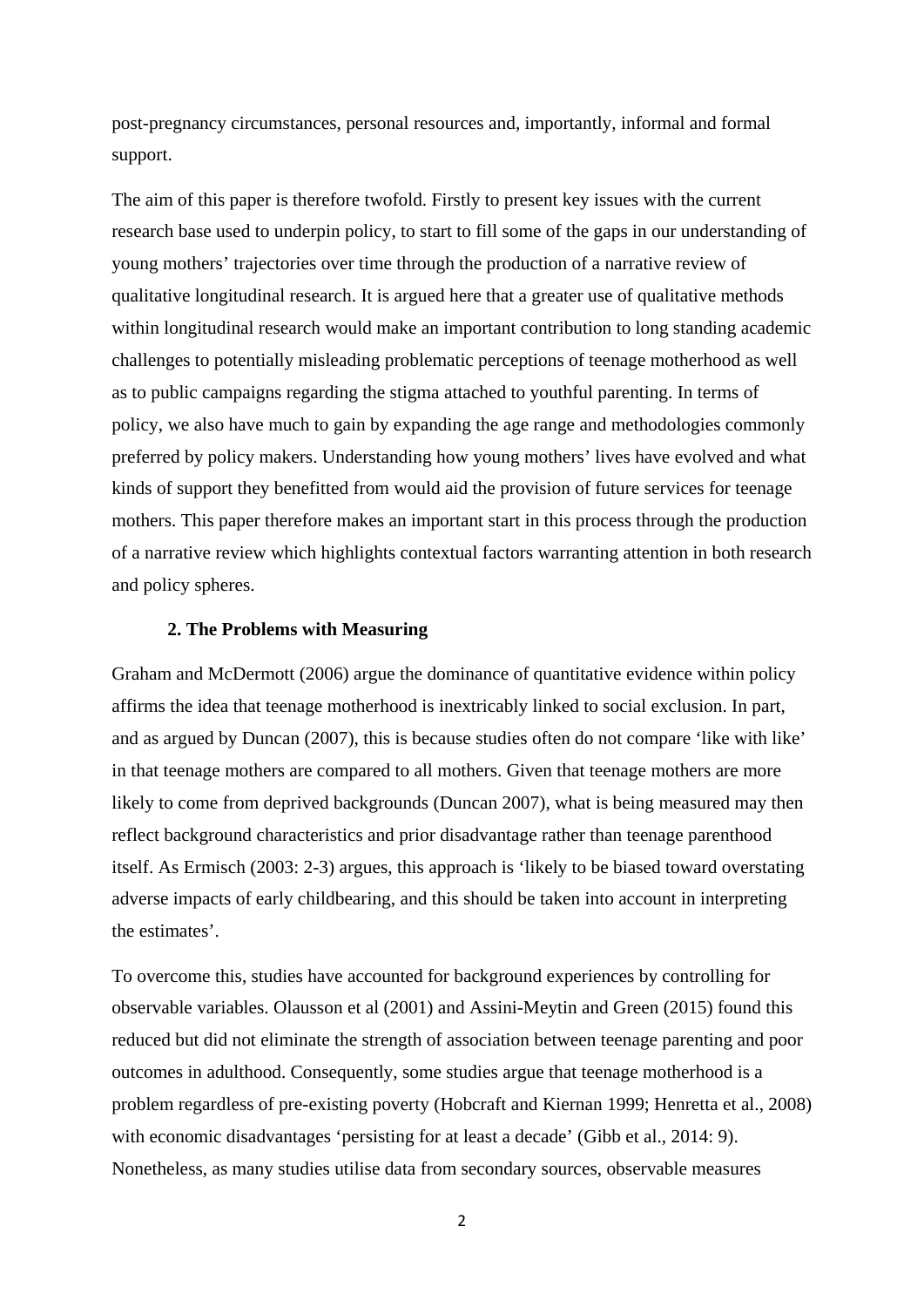(preceding or intervening) are necessarily limited to the factors considered by the original study, which is not always specifically related to teenage motherhood. Therefore studies may '…have very limited information on 'control variables' that may affect both outcomes and the age at first birth…' (Ermisch 2003: 2). This makes consequences hard to determine as what is being measured might be the long-term effects of unobserved attributes which led to teenage motherhood in the first place (Berthoud et al., 2004 in Wiggins et al., 2005).

In an attempt to overcome some of the issues with selection factors, some studies have utilised comparisons with sisters (Geronimus and Korenman 1992), between teenage mothers with twins and those who had singleton births (Groggar and Bronars 1993) or between teenage mothers and those whose characteristics indicate a propensity to become teenage mothers, but did not (Levine and Painter 2003). Hotz et al., (1999: 4) exploit what they term a 'natural experiment' by taking women who had a miscarriage as teenager as a control group. On this basis, they argued that previous studies '…failure to account for selection bias vastly overstates the negative consequences of adolescent childbearing…' (Hotz et al 2008: 73). A reduction or even elimination of poor outcomes have been found in a range or areas when others have taken steps to determine whether outcomes were due to age at first birth or preexisting circumstances (see Goodman et al 2004; Ermisch and Pevalin 2003; Webbink et al 2011; Patel and Sen 2012).

These methods are not without their shortcomings however. For example, issues have been raised with the use of miscarriages as a control group in that they are not random (Ashcraft et al 2013) and have been substantially underreported (Hoffman 2015). Indeed, a reanalysis and extension of Hotz's paper some years later revealed far more negative results than had originally been reported (Hoffman 2008). Furthermore, as SmithBattle (2018) notes, although such methods may account for background factors relating to family or local circumstances, individual differences and experiences are overlooked. This leads us to question whether there is indeed a perfect method from which to measure the effects of teenage motherhood. Indeed when Kane et al (2013) attempted to account for the variations in outcomes noted here by using a range of research methods on a single data, they found differences in outcomes are related to the choice of statistical method.

The methodological issues and debates discussed here remain pertinent and yet unacknowledged in policy papers. Instead, policy makers are unequivocal in their claims about poor outcomes. Debates over methodology are not the only issue here however. Cohort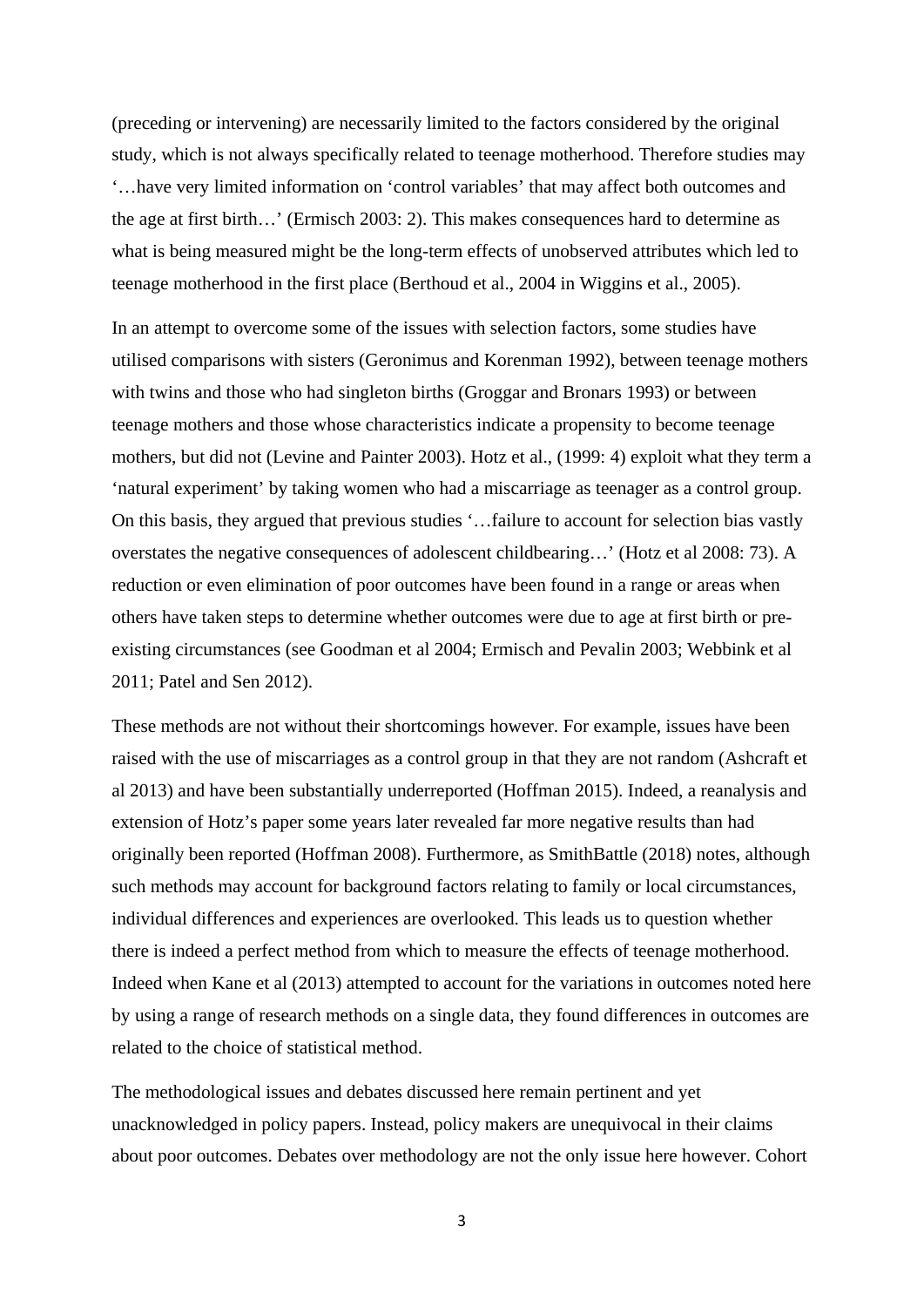effects are such that previous research may not even be a useful tool from which to predict future outcomes or to base policy provision on.

#### **3. Cohort Effects**

Many studies draw on cohorts of teenage mothers parenting in periods not necessarily comparable to the present day. As teenage pregnancy has decreased in both the US (CDC 2018) and the UK (ONS 2019), it is likely that teenage mothers face greater stigma and isolation (Mollborn 2017) as a result of their 'atypical' behaviour. Those who do become teenage parents may also be a very different selection of individuals. For instance, Henretta et al (2008: 606) note that when early childbearing was more common, teenage mothers were less likely to 'reflect the high level of selective disadvantage that characterises contemporary early motherhood'. Indeed, SmithBattle (2018) reports that several studies indicate that poorer outcomes are more evident in recent cohorts of teenage mothers.

Expectations of teenage mothers have also shifted. For example, former teenage mothers in Wiggins et al's (2005) study reported that when they became mothers there was a 'general assumption' that they would become stay-at-home mothers. By contrast, a more recent teenage mother reported changed expectations and increased opportunities for education and employment. Such shifts have implications for those who not only confound norms by having a teen birth but may then also flout contemporary expectations of women by choosing to stay at home.

The social policy context further impacts on changed experiences of teenage motherhood. In both the UK and the US, a shrinking of the public safety net is evident. In the UK, the withdrawal of social policies such as the Teenage Pregnancy Strategy as well as the context of austerity and its impact on wider public services is significant (*Author* 2015). Young people becoming parents before this period had profoundly different services at their disposal with which to navigate youthful parenting. Similarly, in the US, welfare reform and falling incomes in low income families has meant less financial support for many teenage mothers (Mollborn 2017). At the time of writing Brexit uncertainty in the UK and an effective abortion ban in some areas of the US loom large in the headlines. It is yet unclear what effects these shifts may have on future cohorts of teenage mothers. For example, potential economic hardship as a result of Brexit may lead to further reductions in the public safety net and restricted access to abortion in the US may increase numbers of teenage mothers. Such examples support the argument that '…we can only know what the effects of a teen birth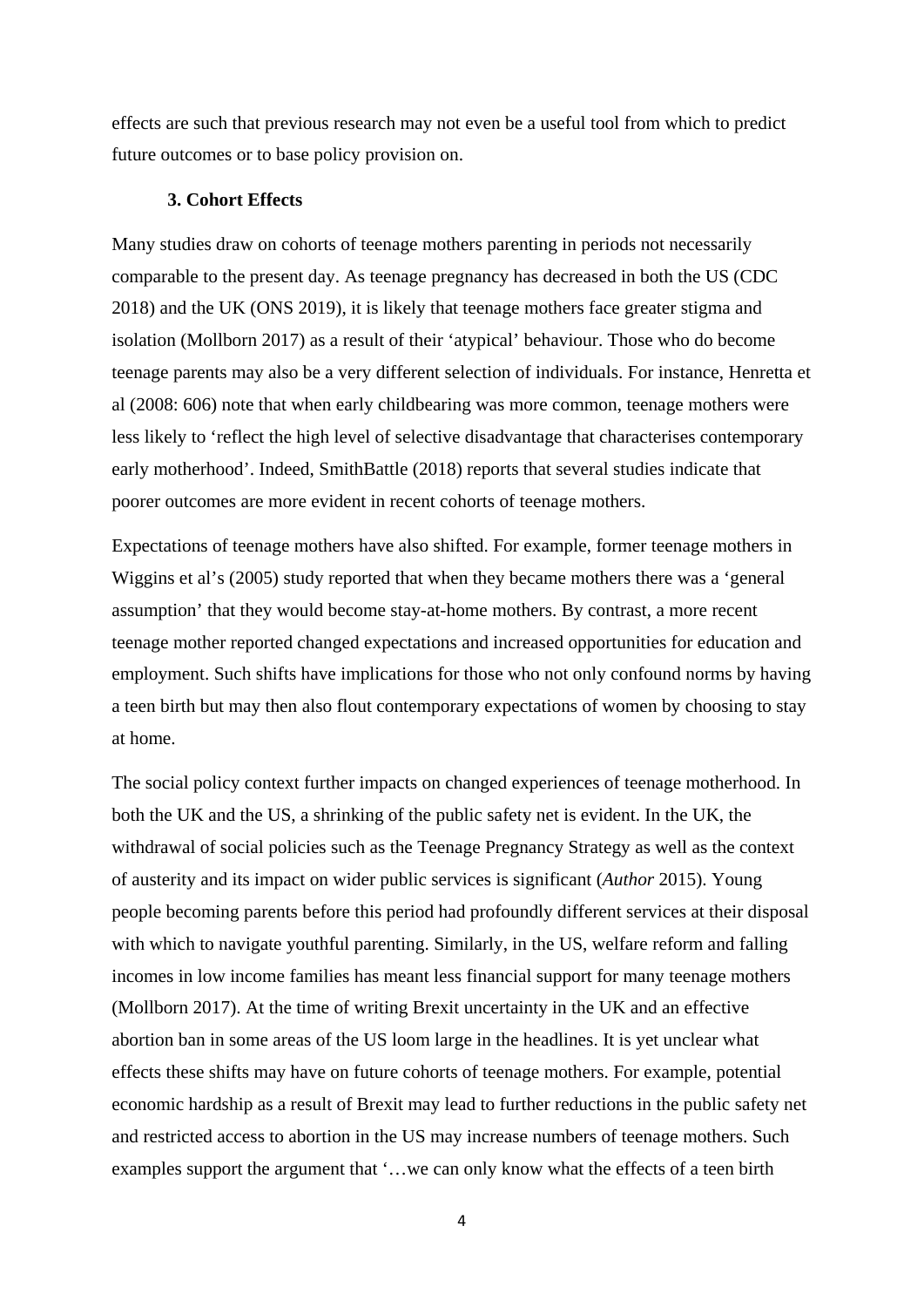*have* been, not what they likely *will* be for current teen mothers' (Hoffman 2015: 648). This begs the question is whether is it more useful to consider the voices of young mothers through qualitative research in order illuminate experiences rather than outcomes.

# **4. A Need for Voice**

SmithBattle (2000:85) argues that, '…the deficit-finding focus of empirical-rational studies have exaggerated the negative consequences of an early pregnancy'. She further contends that parameters are imposed from a middle class perspective which define what is and isn't 'normative'. As Wiggins et al (2005: 19) found, 'normative definitions of positive and negative outcomes did not necessarily reflect the women's own definitions of such outcomes'. This imposition of measures and outcomes can add a moral dimension which reinforces the idea that the life paths of young mothers are deviant. This is explicit in some of the language employed. For example, Gibb et al (2014:9) question whether negative longterm outcomes of teenage motherhood may stem from the fact that having a child young 'interferes with important life tasks…such as completing education and entering the job market'. Such phraseology not only infers that motherhood is less important but also reinforces a middle class life course trajectory as normal and desirable.

Whilst these kinds of judgments are certainly possible within qualitative research studies, the silencing of the voices of young mothers in quantitative work prevents alternative readings. For instance, Ermisch (2003) found that teenage mothers were less likely than women who have children later in life to live with a partner in their 30's and 40's. Where partners were present, they were more likely to be unemployed or low earners. Ermisch described such findings as indicating that having a child as a teenager 'constrains a woman's opportunities in the 'marriage market' in the sense that she finds it more difficult to find and retain a partner' (pg20). Again, the phraseology is problematic in that it negates the agency of young mothers who may not wish to find a partner, or want to stay with them which, as Clarke (2015) found, may lead to a more positive and fulfilling relationship in the future.

In the years since Graham and McDermott (2006) and Duncan (2007) raised arguments regarding the narrowly quantitative research base for policy on teenage motherhood, little has changed. A wealth of qualitative research examining teenage motherhood has emerged, much of it challenging a negative reading of teenage motherhood (see for example Duncan et al 2010; Kemp and McSharry 2017). Furthermore, service providers regularly take a user-led focus (see The Mental Health Foundation 2018) with reports often including the voices of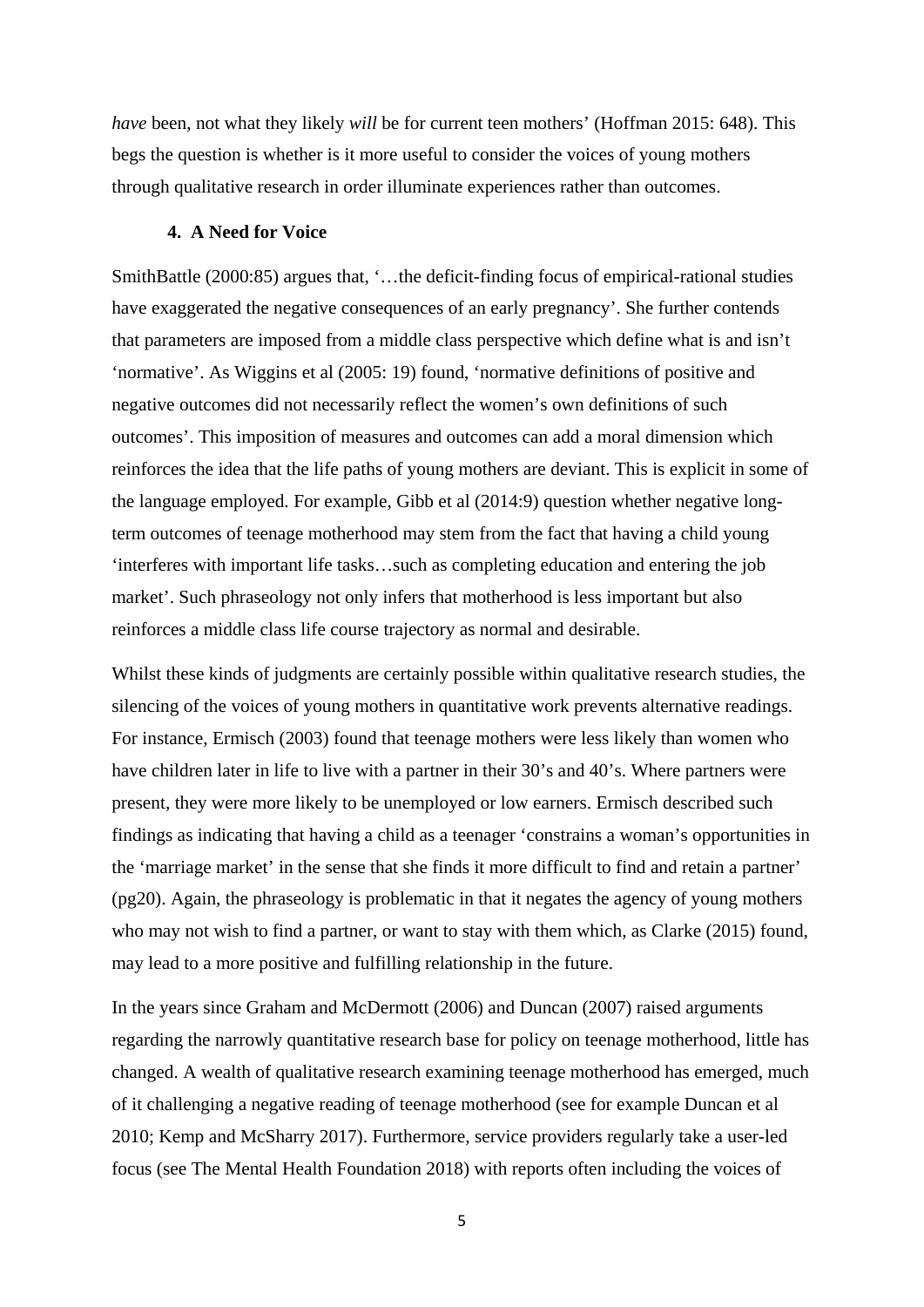young parents (see Elliot and Walsham 2018). Nonetheless, and as Graham and McDermott (2006) recognise, qualitative studies are 'routinely excluded from evidence review' (pg21) and 'individual-level interventions, however facilitative and supportive, are framed by the wider policy discourse in which they are embedded'. For instance, the 2016 'Framework for Supporting Teenage Mothers and Young Fathers' (Public Health England 2016:3) note that 'every young parent has their own individual story' and acknowledge pre-pregnancy vulnerabilities as important. Nevertheless, outcomes of teenage motherhood are then presented as though none of the debates and questions above have been raised. Moreover, the voices of young parents are conspicuously absent in the document and in the vast majority of the studies used to support it.

This paper has thus far demonstrated some of the limitations of the research base used to support claims about and policies for teenage mothers and has demonstrated the role that qualitative research can play in providing a deeper understanding. This paper also argues however, that unless we reflect on longer term impacts and change across the life-course, we will continue to have a partial understanding.

## **5. Accounting for Change**

It is argued here that policy makers (and others) present outcomes as a forgone and stable conclusion despite evidence that outcomes can and do shift over time. For example, Kane et al (2013) point out that having a child at any age has immediate consequences for labour market involvement. They posit that a later measure may reveal consequences of a teenage pregnancy are smaller than is currently claimed. Indeed, Schulkind and Sandler (2019) found that differences in educational attainment between mothers who gave birth whilst in high school and older mothers narrow over time. They suggest this is due to later take up of alternative educational pathways. Such a claim is supported by some quantitative longitudinal studies (Furstenberg et al 1987; Rich and Kim 1999; Bradshaw et al 2014).

Qualitative retrospective studies with former teenage mothers also indicates change occurs over the life span and adds an understanding of what might drive that. For example, Clarke  $(2015)^2$  set out to explore what factors contribute to positive outcomes with a particular focus on participants' personal resources. Clarke argues that; 'pregnancies provided the impetus for growth and development as the respondents developed and utilised a combination of life

 $\overline{a}$ 

<sup>2</sup> Sample was aged between 24 and 54 with an average age of 34.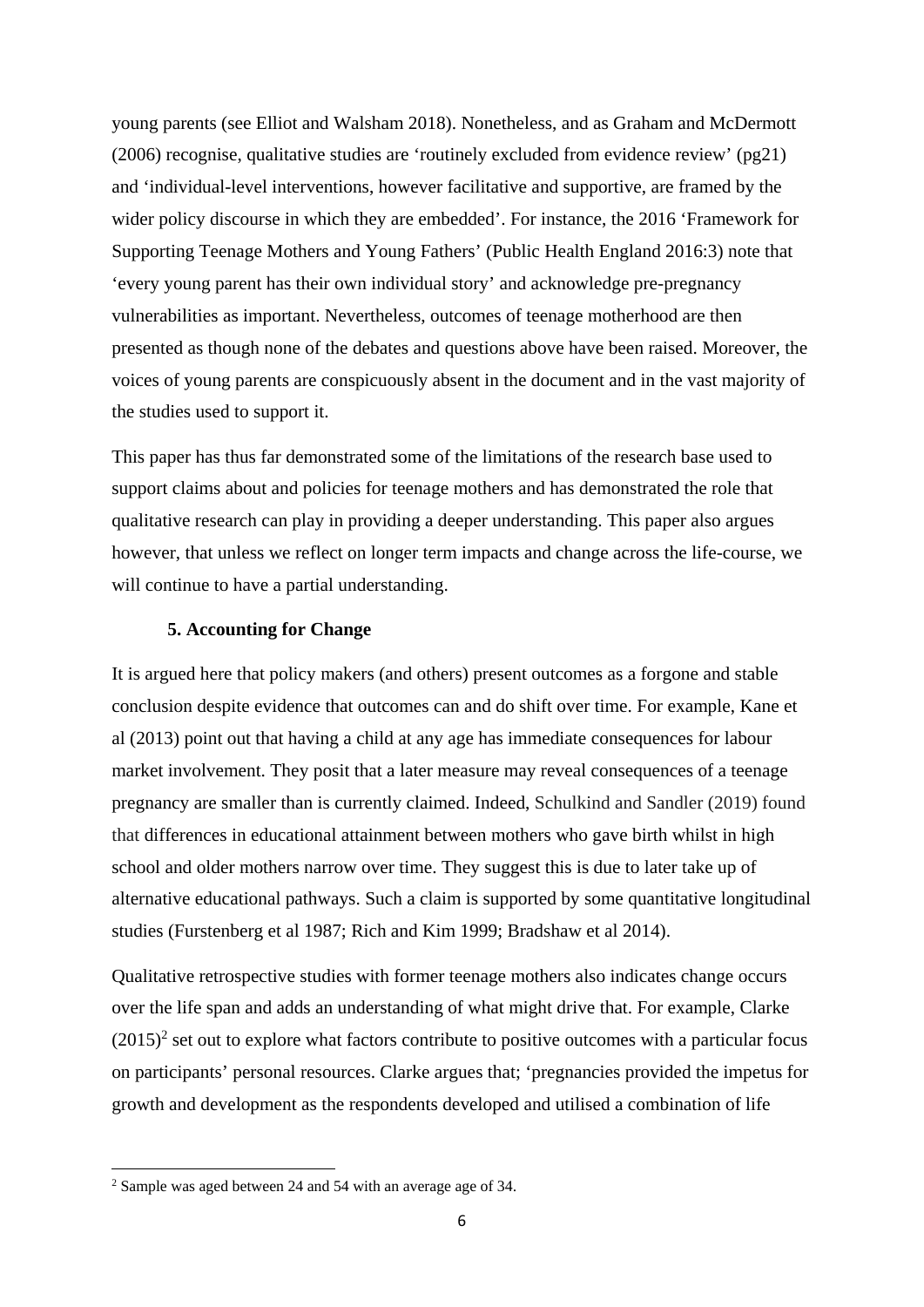skills which fuelled the development of other adaptation strategies and protective factors' (pg482). Palacios and Kennedy (2010) <sup>3</sup> study illustrates similar personal motivations amongst a sample of American Indian former teenage mothers and found evidence of improved situations over time. Mothering was an important impetus for change in that it instigated the development of parenting practices in order to break the cycle of their own experiences and improve the lives of their children. Importantly, however, both studies also noted (although did not focus on) the need for support in order to build on this capacity.

Despite these insights, the studies referred to in this section are not able to give a complete picture. For instance, quantitative longitudinal studies may demonstrate that educational attainment can improve over time but, as Rich and Kim (1999) point out, they raise unanswered questions regarding what enables or hinders a return to education. Furthermore, the tendency to compare outcomes to older mothers (see for example Furstenberg 1987) means they are mired by the methodological debates raised above and so continue to present teenage mothers as having 'failed'. A qualitative retrospective approach (such as that adopted by Clarke (2015) and Palacios and Kennedy (2010)) may provide an alternative perspective and some understanding of what drives and facilitates change. However, such studies are also hampered by the accuracy of participants' recall and do not track change over time. Furthermore, as SmithBattle (2018:86) observes, the vast majority of qualitative studies only collect data within the first two years postpartum. This paper therefore argues that only qualitative longitudinal approaches are able to account for change over time, to explore what influences this and provide an understanding of how teenage motherhood is experienced in the long-term. To support this argument and to bring together key findings from such studies, a narrative of qualitative longitudinal studies has been produced. The following sections will now go on to describe that process and present the results.

### *5.1 Method*

 $\overline{a}$ 

The search was conducted across May and June of 2019. Three databases were searched for relevant publications (Scopus, Web of Science and IBSS) using the key words, 'teenage motherhood', 'teenage mother', 'adolescent mother' and 'adolescent motherhood' alongside 'outcomes' or 'longitudinal' and initially focused on papers published after 1990. At this stage the search identified a total of 1831 papers. Papers relating to teenage fathers and the children of teenage mothers were then excluded from the search. Although these are

<sup>3</sup> Sample was aged between 20 and 65 with an average age of 37.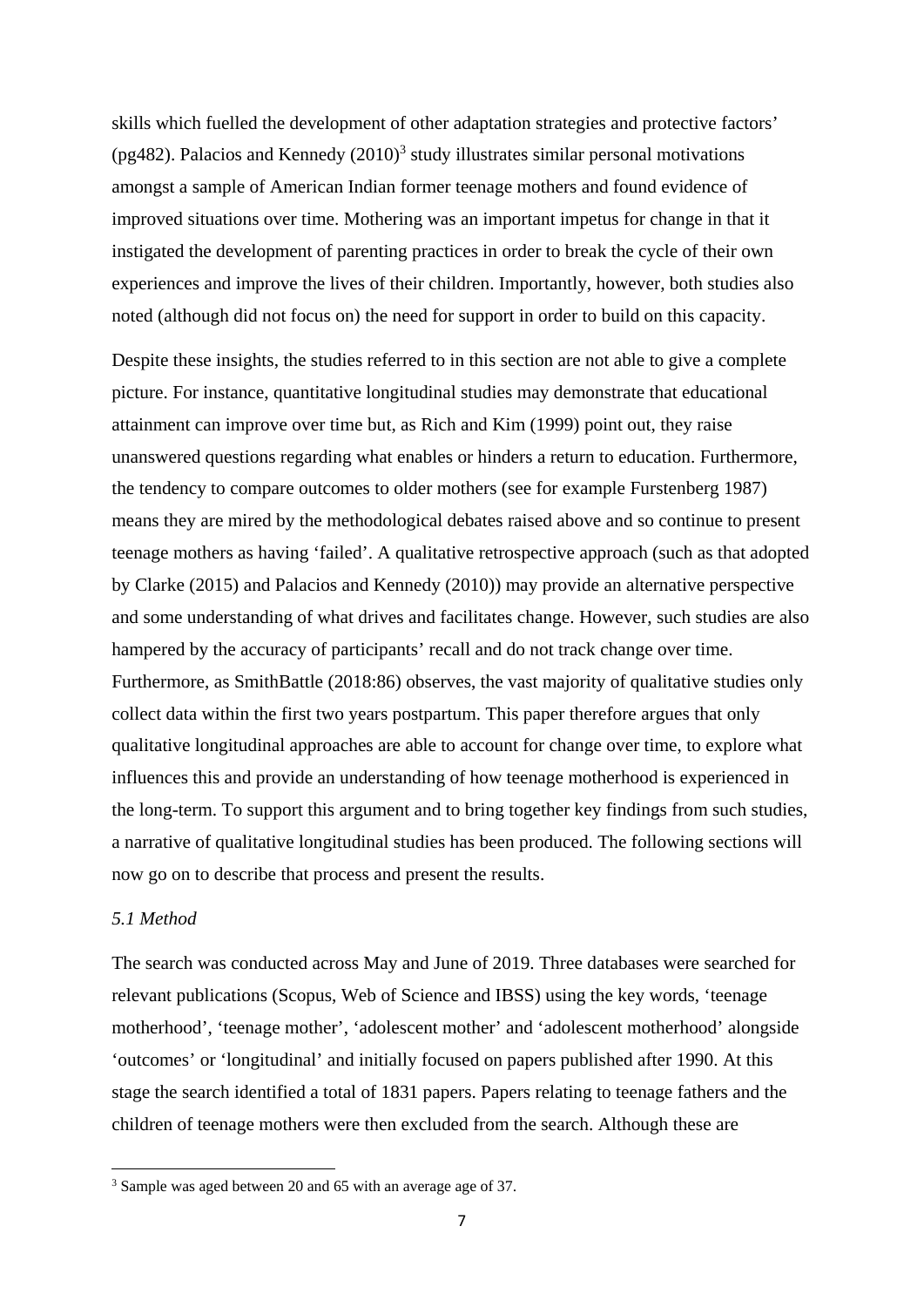undoubtedly important areas of investigation, they warrant a paper of their own to account for their specific experiences. Once these and duplicates were removed, reference lists were then screened for additional studies that might have been missed in the original database search. Reference lists were then screened and an author search for additional papers associated with relevant studies was conducted. Despite the date range of the initial search, this ensured that earlier papers for relevant studies were included. A further search for pre-1990 papers was also conducted although yielded no relevant results. The remaining papers were then grouped together in reference to the studies they referred to and organised into four groups: (1) quantitative long-term<sup>4</sup> outcomes (23 studies), (2) longitudinal quantitative (14 studies), (3) qualitative long-term outcomes (4 studies)<sup>5</sup> and (4) qualitative longitudinal (6 studies). Although the researcher was primarily interested in qualitative longitudinal studies, this process allowed a sense of what type of research was dominant, how the numbers of longitudinal studies compared to other types of research in this area and what different methodological approaches can tell us.

To be eligible for inclusion in the fourth group and for analysis for this paper, studies were required to have been longitudinal and utilised qualitative methods. Longitudinal research was defined as being any study where data had been collected at more than one point with at least two points occurring after childbirth. Initially the search was restricted to qualitative longitudinal studies. However, given the small number of these studies and the interest in changes over time, the decision was made to include studies which took a mixed method approach.

The studies and their resulting papers are summarised in the table and details are provided below.

# \**insert table here*

## *5.2. The Studies*

 $\overline{a}$ 

The longest of the studies included in the review has been conducted by Lee SmithBattle. Starting in 1988 and based in the USA, SmithBattle has been revisiting a diverse sample of teenage mothers and their families every 4-6 years. The original study consisted of 16

<sup>4</sup> 'Long-term' is defined here as outcomes measured when the women were aged over 30

<sup>5</sup> For groups 1-3, this is the total number of studies found at the initial search stage. More may have emerged had these avenues of the search been continued but at this point the study focused on qualitative longitudinal studies.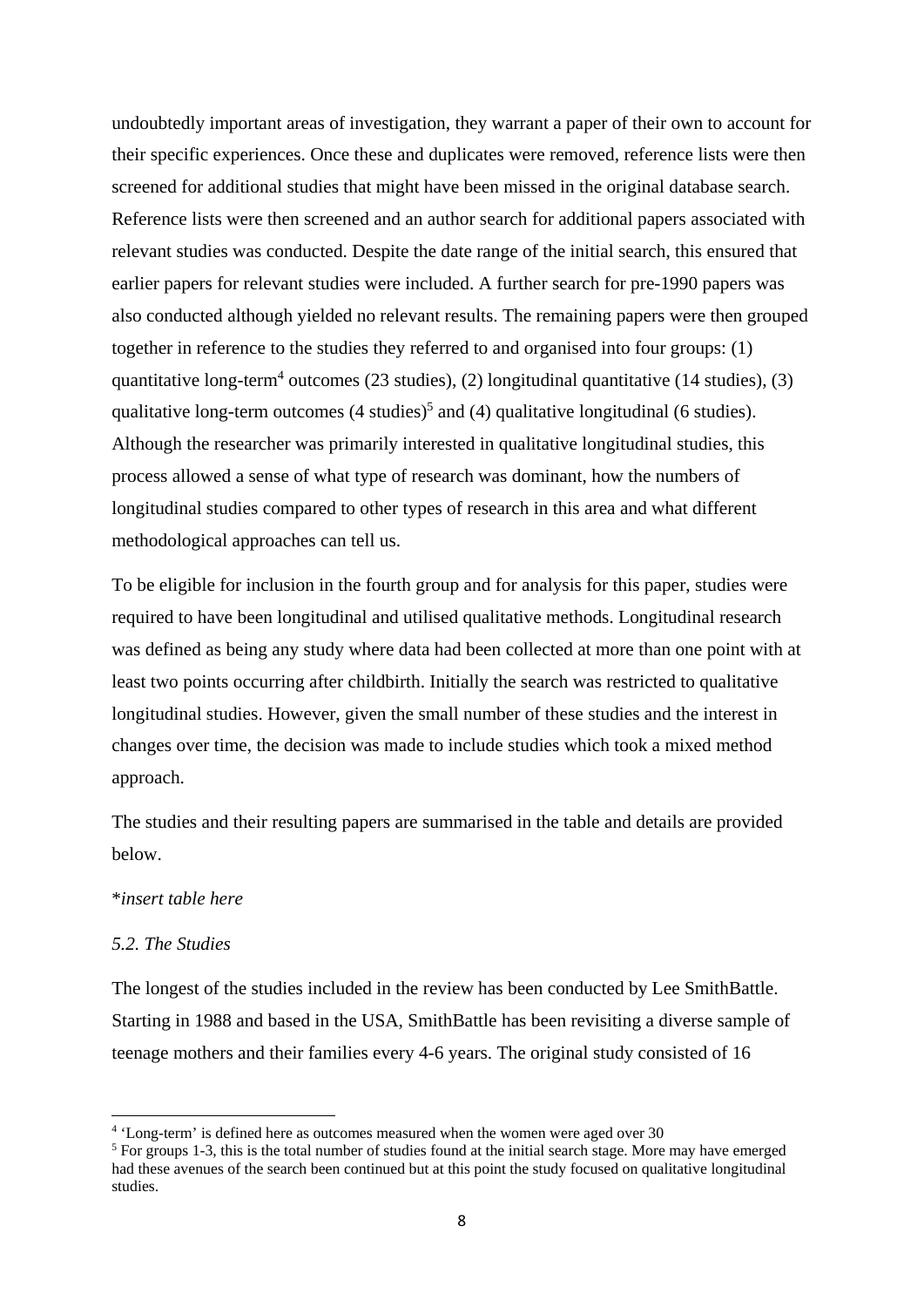teenage mothers (defined as women who had given birth to their first child aged under 19), their parents (9) and partners (4). It aimed to examine transitions to motherhood and consider how they were shaped by personal meanings and family caregiving practices. The sample size fluctuated for the following six waves between 9 and 13 mothers and their families and in later waves expanded to include the children of the teenage mothers. Detailed narratives were elicited through observations (at wave 1) and a range of in-depth interviews focusing on coping, family routines, recent family events and life history with Wave 7 specifically focusing on housing trajectories.

Wiggins et al's study was conducted in the UK and focused on teenage parenthood in the context of social exclusion. It sought to establish what factors differentiated teenage mothers with positive outcomes and those without. The study drew on datasets from two previous studies; The Social Support and Pregnancy Outcome Study (conducted 1986-87) and The Social Support and Family Health Study (conducted in 1999)<sup>6</sup>. The authors drew a new sample of 246 women from the original studies who had had their first child as a teenager (defined as being 'under 20'). Women were on average 17.5 years old (13-20 years) at the point of child birth and 25 (range 20-44 years) at the point of interview. A new analysis was conducted with this sample to explore how the circumstances of the teenage mothers differed from older mothers and to consider the short-term consequences of teenage motherhood. New  $data<sup>7</sup>$  was then collected to examine longer-term consequences via postal questionnaires to those who could be traced from the original studies. These were designed to probe further into the circumstances around the birth of their eldest child. The new sample consisted of 62 women of an average age of 31 (range 22-50) having given birth at an average age of 18 (range 13-19). 54 interviews were then conducted to explore the experiences of being a young mother, current situations and their views on policy.

Leadbeater & Way's study began in 1987 and came from a recognition that current methods did not capture the variations in outcomes and experiences of being a teenage mother (Leadbeater and Way 2001). They sought to address this diversity by linking outcomes to past experiences and the different challenges the women faced in their trajectories. The initial wave of date collection included 126 teenage mothers aged 14-19 (average age 17.1 years) who were recruited from an adolescent health centre when their babies were 3-4 weeks old.

 $\overline{a}$ 

 $6$  referred to collectively in the table as 'time 1')

<sup>7</sup> New data was also collected from new sample groups of teenage mothers and former teenage mothers as well as from fathers and children of women from the original studies. These new samples were not included in this review.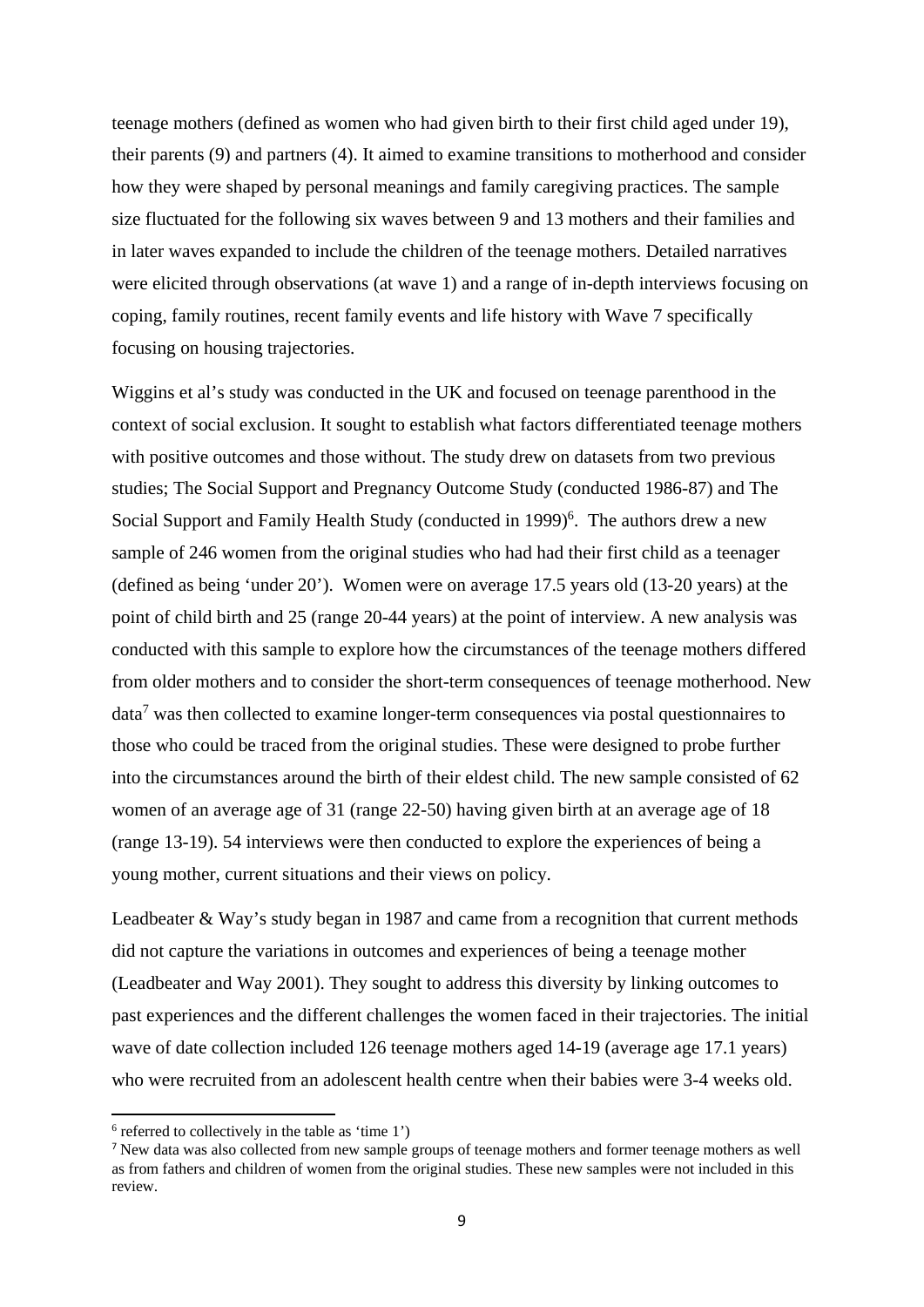Data was collected at six time points with the final wave of data collection occurring in 1994. Measures were taken including those relating to educational attainment and future plans, mental health, social support, relationships and children's behavioural outcomes. These measures were then re-taken at waves 2, 3, 5 and 6, with child language assessments and videos of mother/child relationship taken at time 4 and qualitative data collected at waves 5 and 6.

Werner and Smith's data on teenage mothers' trajectories is drawn from a larger longitudinal study of a group of individuals born and living on the island of Kauai in Hawaii. Focusing on a cohort born in 1955, Werner and Smith (2001) investigated the impact of biological, psychosocial risk factors, stressful life events and protective factors on the groups' development. Data was collected at six time points until the cohort turned 40. At wave 4 (when the cohort was aged 17/18) 28 teenage mothers were identified. Data at this point was collected via a biographical questionnaire, clinical interviews with a psychologist, a semistructured interview and from school/college test scores. Data was collected via a semistructure interview, a Life Events Checklist, questionnaires assessing current status and coping ability, public records and a range of surveys measuring psychological well-being and sense of self.

Dalla et al's study draws on two data collection points with Native American teenage mothers living on the Navajo Indian Reservation in Arizona. The first wave of data collection was in 1992 and consisted of 29 young mothers aged between 16 and 19 (average age 17.7yrs). The second wave of data collection occurred in 2007 with 22 of the original sample who were, at this stage aged 28-34 (average age 31.5yrs). At both points of data collection, the participants filled out a social support questionnaire but the focus of the interview shifted slightly. At wave one, participants were asked to discuss social support, identity and the challenges of being a young parent on the reservation. At wave two, participants were asked to describe issues surrounding being a teenage mother.

Sheeran et al's study aimed to examine patterns and trajectories of teenage mothers as they transition into adulthood. It was linked to a larger study which examined pre-term birth as a significant stressor which might converge with other factors such as teenage motherhood to influence the experience of mothering. The original sample was recruited in 2008 from hospitals during 'age-specific' ante-natal and post-natal classes, through special care nurseries and maternity wards. It consisted of 40 teenage mothers aged 17-19 (average age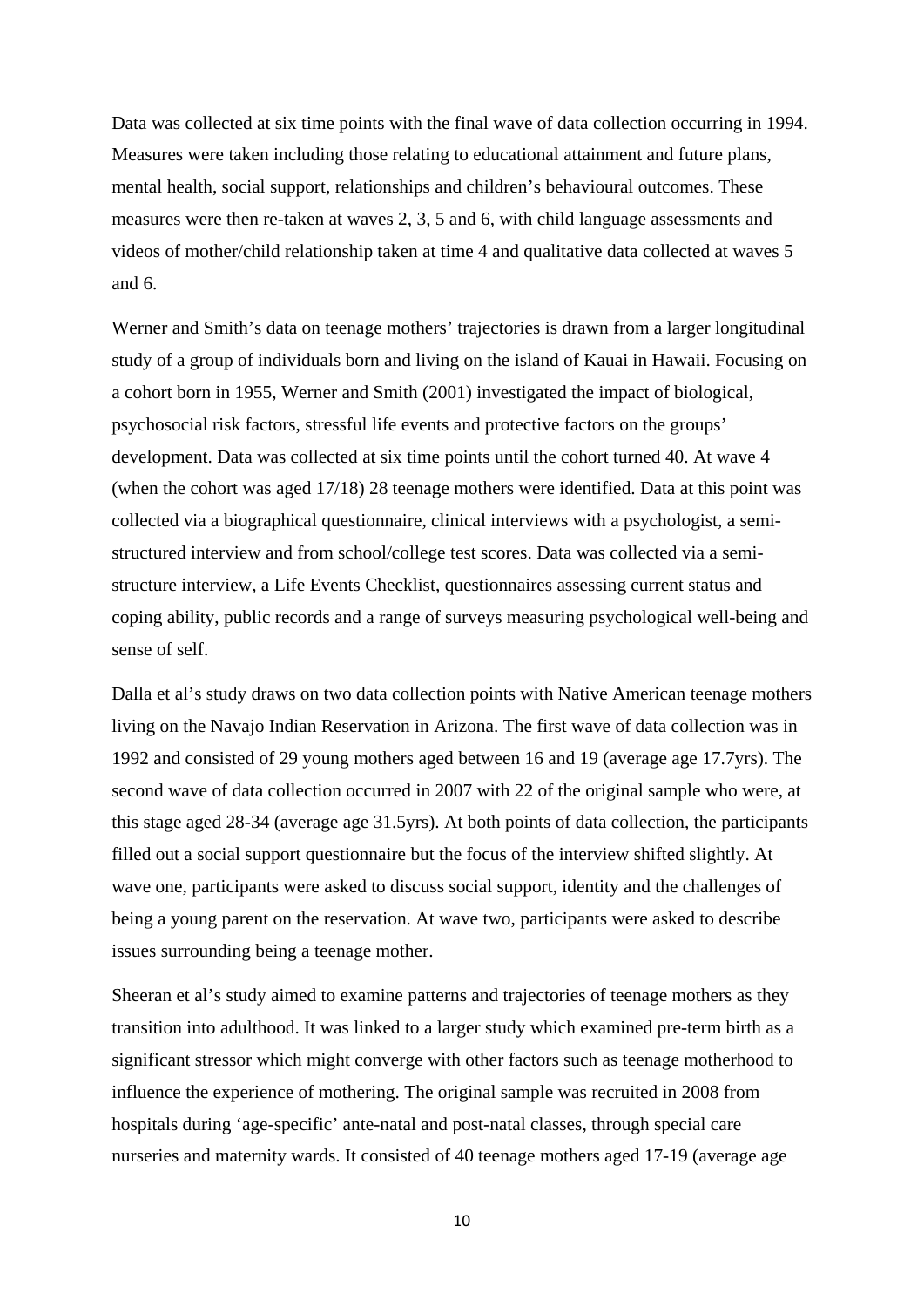17.9 years) six of whom had had pre-term births. Data was collected a further three times; 3-4 months after discharge from hospital, 12 months post-discharge and five years later. At the final point of data collection (to-date), participants were aged 22-25 years old (average age 23.9 years). Semi-structured interviews were conducted at each wave of data collection, asking the mothers' perceptions of how parenting had affected their lives, thoughts and feelings associated with parenting, daily experiences of parenting, individual characteristics, expectations made of them and feelings associated with parenting.

The aim of this paper was to provide a narrative review of these studies focusing on what they can tell us about changes over time. As such, rather than providing a comprehensive outline of all the findings and arguments, the following section draws out data relating to change and its context. Although such a summary cannot do justice to the rich layered data presented in these studies and the insight they enable, bringing together overarching points from key relevant papers in this way starts to illuminate some of the knowledge gaps evident in the current policy base. Furthermore, it enables us to deconstruct the image of teenage motherhood as a static and inherently disastrous life path and make the case for further research of this kind in this area.

### *5.3 Change, Context and Facilitative Factors*

Although most of these studies did not seek to track changing circumstances, it was evident that the outcomes of teenage motherhood can and do change over time. For instance, narratives revealed improvements in education and employment (Leadbeater and Way 2001; Werner and Smith 2001). Wiggins et al (2005: 56) did specifically consider time effects and concluded that, 'the passage of time…often enabled teenage mothers to turn their lives around in a positive way…' and conclude that, 'the time point at which data are collected on teenage motherhood can be crucial, since mothers who describe poor outcomes at one point in time may have very different experiences to report at another'.

Nonetheless, as Leadbeater and Way (2001) acknowledge, presenting pictures of overall losses and gains obscures diverse outcomes between women. For example, Sheeran et al (2018) identify a 'stability - chaos' continuum onto which the mothers in their sample can be placed along. Furthermore, young parents may do well in some areas and badly in others (Leadbeater and Way 2001) and lives do not unfold in a linear way with circumstances steadily improving over time. The ups and downs of participants' lives as well as the context of 'poor' outcomes are captured in qualitative reflections and case studies. For example, in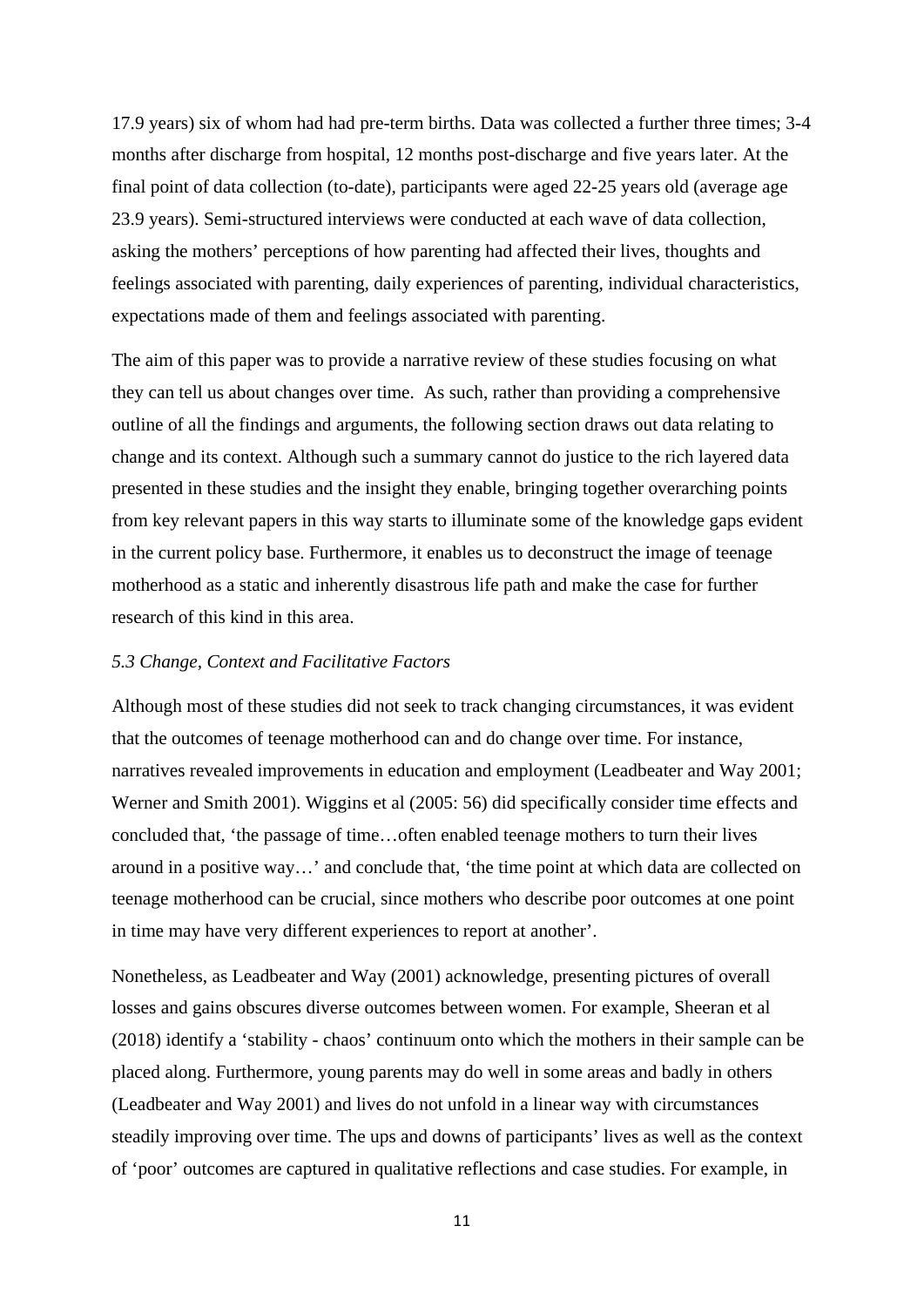SmithBattle's work (2000) one participant was described as living on welfare with Section 8 housing<sup>8</sup>. If these findings were to be presented as bald statistics they risk being quantified as 'poor outcomes'. However, SmithBattle's qualitative longitudinal approach shows the participant to feel pride in the provision of a stable home which enables her to create family rituals. Moreover, when this is put in the context of her past (the death of her father and subsequent drug addiction of her mother) rather than seen in isolation, her current position and sentiments about a stable home are better understood and can perhaps be seen as a positive outcome.

In their recognition of diverse outcomes, these studies also help to determine what may cause them and to identify potential protective factors. Pre-pregnancy factors emerged from these studies as particularly important. For instance, Wiggins et al (2005: 8) found that, 'much that was negative about the experience of teenage pregnancy…resulted from factors related to their socially excluded lives rather than the teenage pregnancy per se' and that whilst teenage pregnancy may accompany social exclusion, it does not cause it. Similarly, Leadbeater and Way (2001) demonstrate the interconnection between pre and post pregnancy experiences of poverty, family support and school and the impact they have on 'outcomes'. Sheeran et al (2018) highlighted the way pre-pregnancy experiences such as family dysfunction was integral in explaining where on their continuum of stability – chaos women were placed. Importantly, these studies are able to demonstrate how such experiences impact rather than simply making links between variables. For example, SmithBattle (2007:413) found that (for those who had come from impoverished backgrounds) efforts to return to education were made more difficult by 'economic hardships, family obligations, unreliable childcare, and memories from past school failures'. The role of contextual factors in enhancing (or preventing) attainments such as qualifications also became clear. For instance, Werner (1993: 507) notes that, 'the support of kith and kin, and a stable marriage all contributed to positive changes in their life trajectories' while Dalla et al (2009; 2013) how living on an isolated reservation can create obstacles to educational opportunities through distance and lack of transport. Both these studies also highlight the importance of taking personal resources, such as competence, motivation, resilience and determination into account.

Indeed, the transformative potential of motherhood and the way in which it can inspire such personal resources was evident in all studies. Leadbeater and Way (2001) found that, for

**.** 

<sup>&</sup>lt;sup>8</sup> The Section of US housing Act which authorises payment of housing assistance to private landlords on behalf of low income households.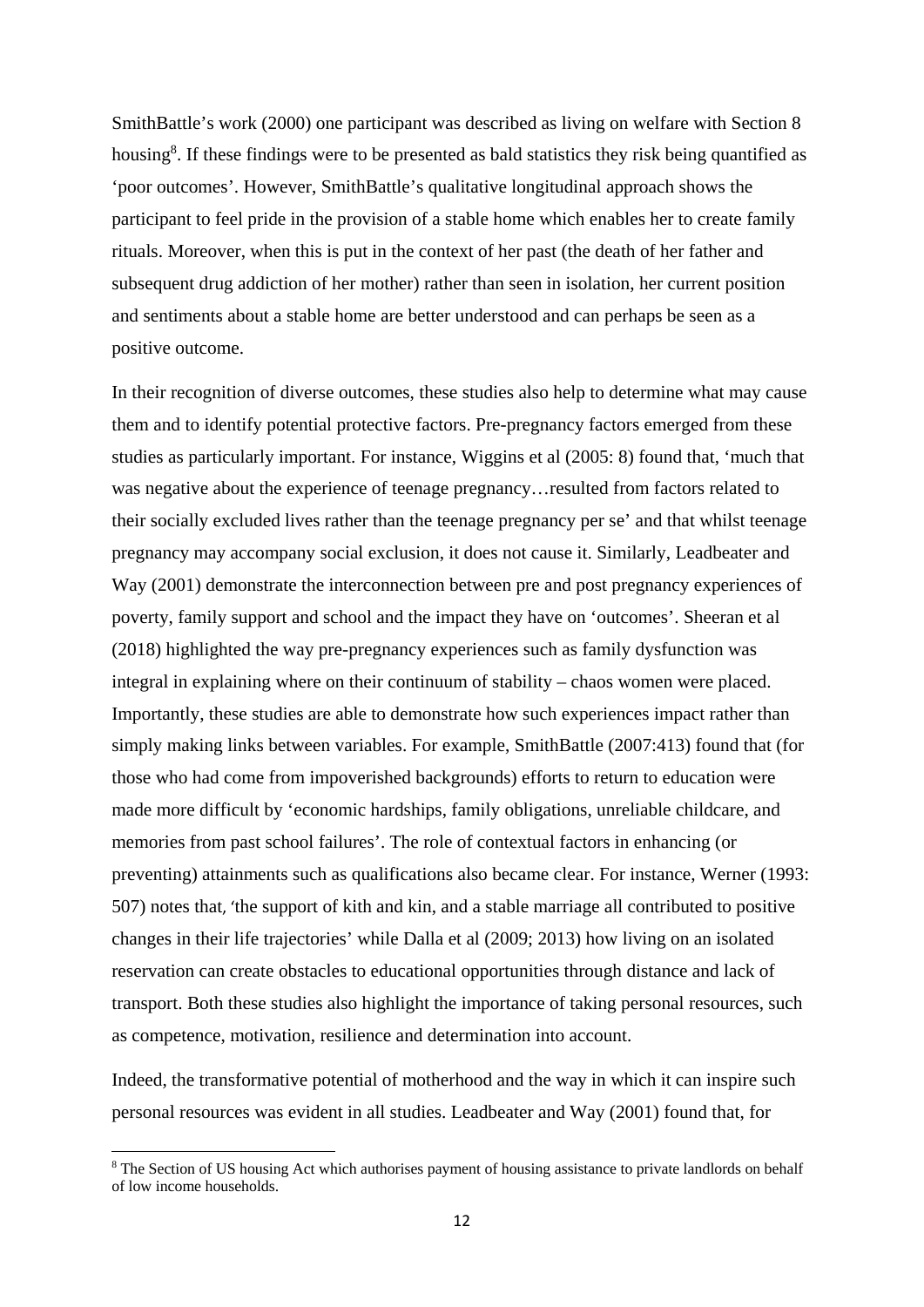some women, negative perceptions of what they may achieve as teenage mothers fuelled a determination to prove family members wrong. Research conducted with teenage mothers in the early months and years have also found that teenage motherhood can provide a motivation to succeed or the impetus to move away from problematic behaviour. Longitudinal studies expand on this finding by allowing us to see how that motivation translates into action over time. For example, Dalla et al demonstrates how commitment to children led to an 'impetus to stop drinking' (2013:171), educational attainment which 'exceeded expectations' (2009:154) and the ending of violent or problematic intimate relationships (2013:171). Nonetheless, care is needed before linking determination and resilience to outcomes. Not only might a teenage pregnancy act as a further obstacle adding to pre-existing disadvantage (Leadbeater and Way 2001) but pre-pregnancy contexts can extend into parenthood and override personal determination (Sheeran et al 2018). Furthermore, support can be 'critical' in distinguishing between positive and less positive outcomes (Wiggins et al 2005) and may be key in the development of personal resources needed to overcome challenges. For example, Leadbeater and Way (2001) demonstrate how the experience of challenges can act as a motivation to succeed but that challenges only had positive outcomes when it was accompanied by support from family, friends or boyfriends.

Nonetheless, the availability of informal support from families and partners (emotional or practical) cannot be assumed. Furthermore, Leadbeater and Way (2001) points out, different types and sources have different impacts. For instance, long-term emotional, residential and childcare support can negatively impact on financial and personal self-sufficiency. These authors also argue that support from families needed to be conditional to be effective. On other words, help could be given (for example childcare) but expectations needed to be made of the young mothers. Care must therefore also be taken before considering family support as a straightforward solution to the challenges of youthful parenting. These studies also demonstrate that formal support is integral not just to prop up family support (and its potential absence) but to provide resources and the means through which women can do well. SmithBattle (2007:416) found that 'trajectories were powerfully shaped by what had been publicly available to them as children and later as adults'. For instance, Werner and Smith (2001) note that educational gains were enabled through a range of specialist programs and affordable day and night classes at a local college. What is not available is also important. For instance, the lack of stable, safe and affordable housing was found to have a negative and disruptive impact (Leadbeater and Way 2001) with SmithBattle (2019:8) denoting it as a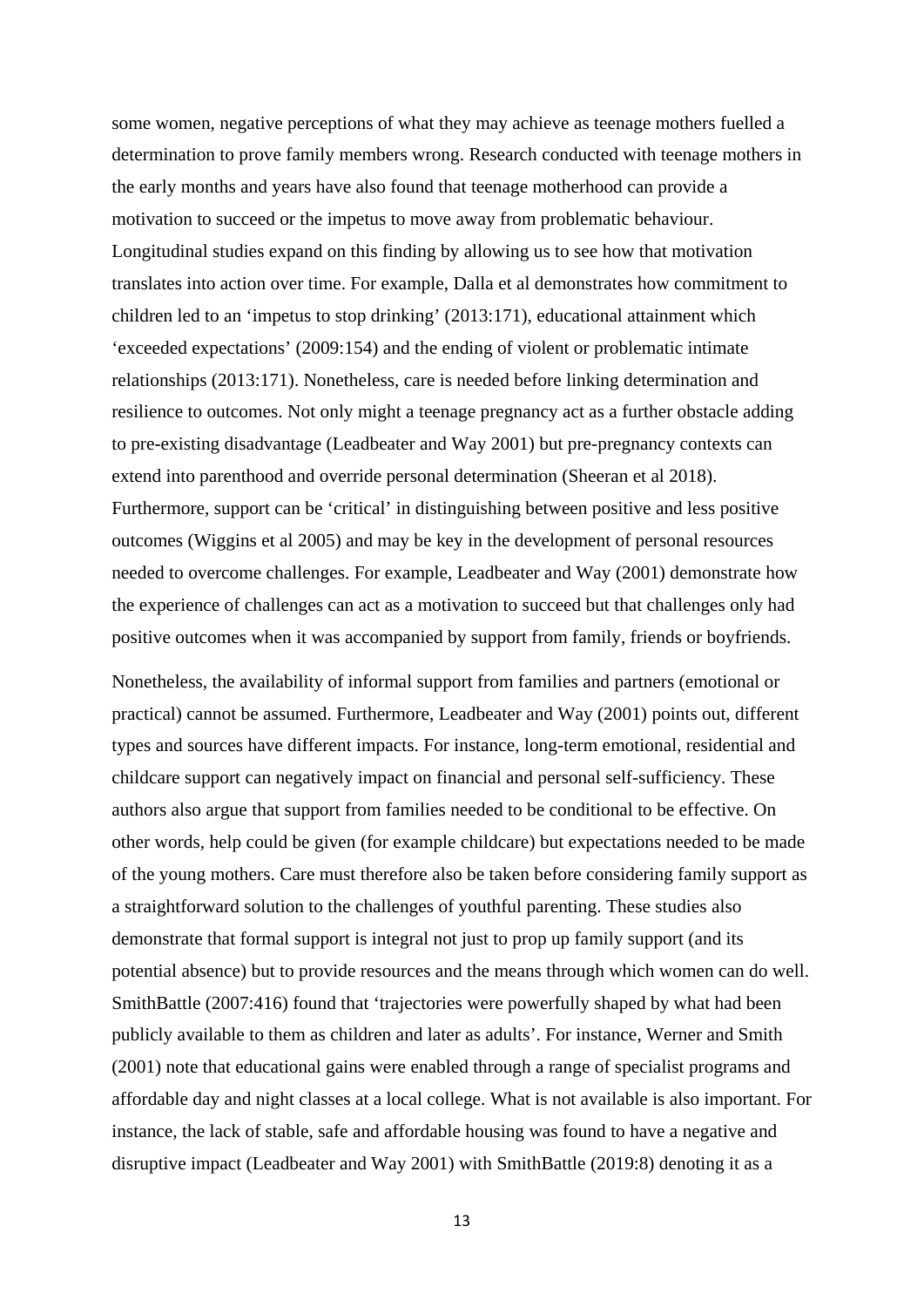cause of 'toxic stress'. Both these studies argue for policy makers to have a greater role in increasing the availability and access of low-cost housing. They also call on those working to support teenage mothers to recognise the potential of capturing and building on the impetus to 'succeed' that motherhood seems to engender. This means recognising young mothers as emerging adults with potential rather than children with deficits (Leadbeater and Way 2001) and to help young mothers 'imagine and carve out a meaningful future' (SmithBattle 2005:845). As Leadbeater and Way (2001:167) conclude, how young women adapt to the challenge of teenage motherhood not only 'rests on the stability of the rock these women have stood on' but also 'depends on the resources and other risks they encounter'.

#### **6. Concluding Thoughts**

This paper has brought together a number of issues with the ways in which research regarding the outcomes of teenage motherhood has been used and presented. Many of the researchers whose work is discussed here are aware of the limitations of the methods and data they are working with. They make significant efforts to ensure the work is as robust as possible and take care to highlight the limits of what can be claimed. However, this complexity does not appear to filter through to public, media or government perceptions of teenage motherhood. Instead, poor outcomes of teenage motherhood are presented as though none of the debates and questions above have been raised. In part then, this paper serves as a reminder of this underlying debate. It argues that in order for a more nuanced and helpful understanding of teenage motherhood to emerge, these limitations need to be acknowledged by those who have the power to frame the context in which teenage mothers are parenting.

The paper adds a further contention with the research field and those who draw on it however. It is argued here that measuring at a given period does not provide a full picture of the lives of teenage mothers. In order to start to fill this lacuna, findings from qualitative longitudinal studies relating to changes in the outcomes experienced by teenage mothers were discussed. Such studies reveal a diversity of experiences and demonstrate how pre and postpregnancy contexts converge with post-pregnancy experiences. In doing so, the 'cumulative impact of social disadvantage (or advantage)' (SmithBattle 2018: 88) becomes evident. These studies therefore support more recent claims made in the quantitative literature as to the importance of pre-pregnancy contexts but, more than that, they add an understanding of *how* this translates into experience and therefore what role social policy can play in circumventing continuing disadvantage.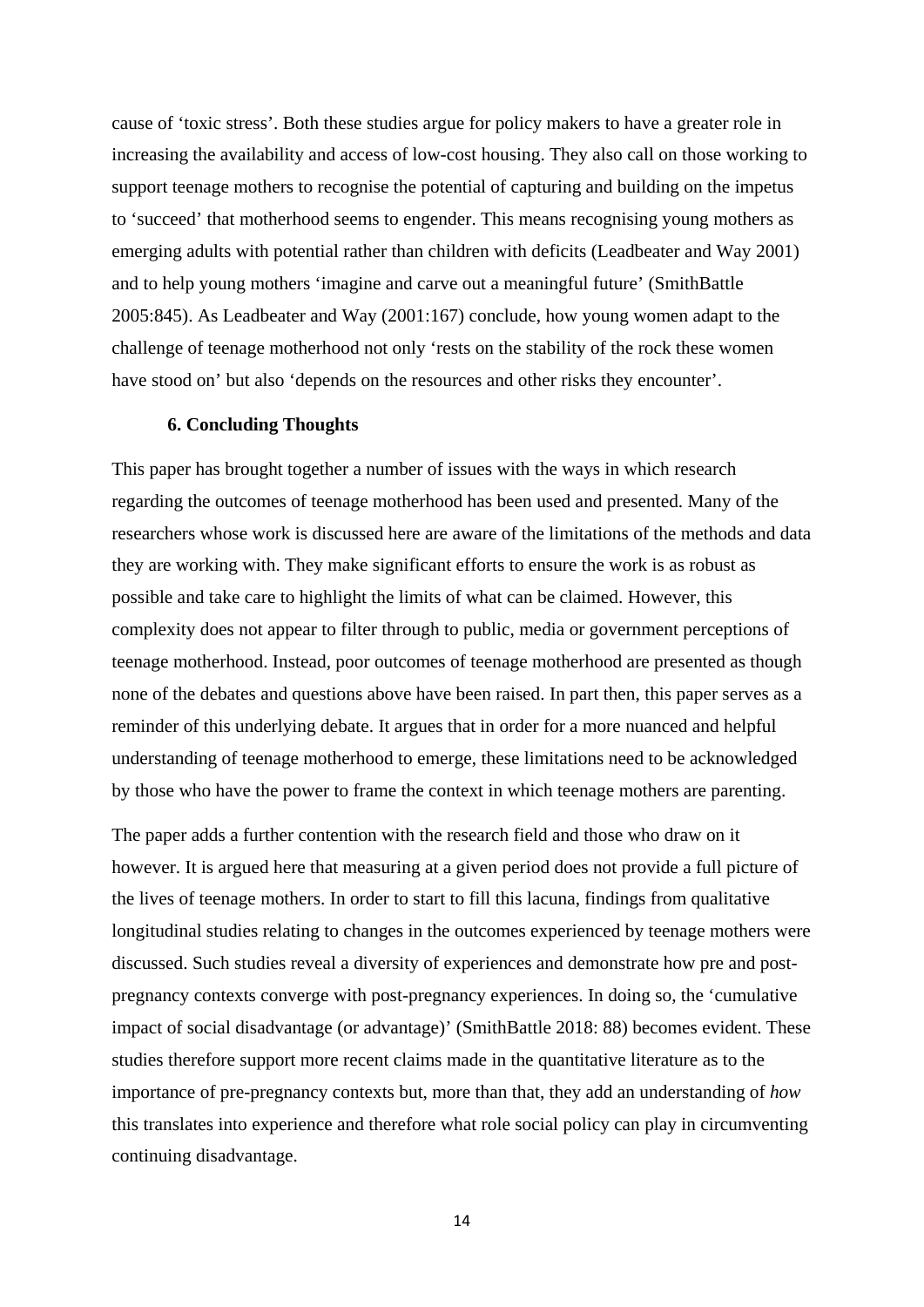These studies also illustrate how women's own sense of their lives might not be reflected in measures of outcomes and challenge the presentation of lives as being wholly determined by a teenage pregnancy. Mothering was found to provide an important impetus for change. More than simply a means to achieve 'other things' however, mothering was also found to be a central role and identity for many women. For example, (and bearing in mind caveats about the diversity of experiences), Wiggins et al (2005) show that despite the challenges they faced, the women expressed pride in their achievements, joy in motherhood and a sense that there were some benefits to being a young mother. Similarly, Werner and Smith (2001) share spontaneous comments of pride in their parenting role and their children. Such findings remind us that outcomes are more than a set of achievements to be quantified. No less than older mothers, young mothers value their parenting role, and whilst policy makers may define this as low expectations (SEU 1999), there is a case to be made for motherhood as an alternative life path.

Nonetheless, by challenging commonly held assumptions about teenage motherhood we need to be careful not to undermine the need for social policies which support teenage mothers and their families. By highlighting teenage motherhood as an individual success story, there is a potential that we feed into dominant neo-liberal rationales of resilience and hard work. Instead, we must illuminate (as these studies do) the structural factors complicit in its incidence and challenges as well as factors which contribute to 'successful outcomes'. Only when we take these voices on board can we start to challenge our assumptions of poor outcomes and facilitate a redirection of social policy. As Mollborn (2017) argues, focusing on the precursors of teenage pregnancy is likely to be more effective in both pregnancy reduction and improving outcomes than continuing to direct resources to teenage pregnancy prevention.

This paper ultimately questions the very notion of an 'outcome' however. The word denotes a finality, yet it has been demonstrated here that outcomes are not stable and change over time. Furthermore, it has been shown how important it is to give young mothers' a voice so that outcomes can be put into context. Oxford et al (2005:499) argue that teenage mothers who 'defy stereotypes of adolescent parents' tend to be rendered visible only in qualitative work. It is argued here however that *all* young parents are at risk of being misrepresented when their own voices are not taken into account. A longitudinal qualitative approach is therefore considered as an important way by which we can account for this gap in understanding. Yet it must be acknowledged longitudinal qualitative research it is not a perfect panacea. Such work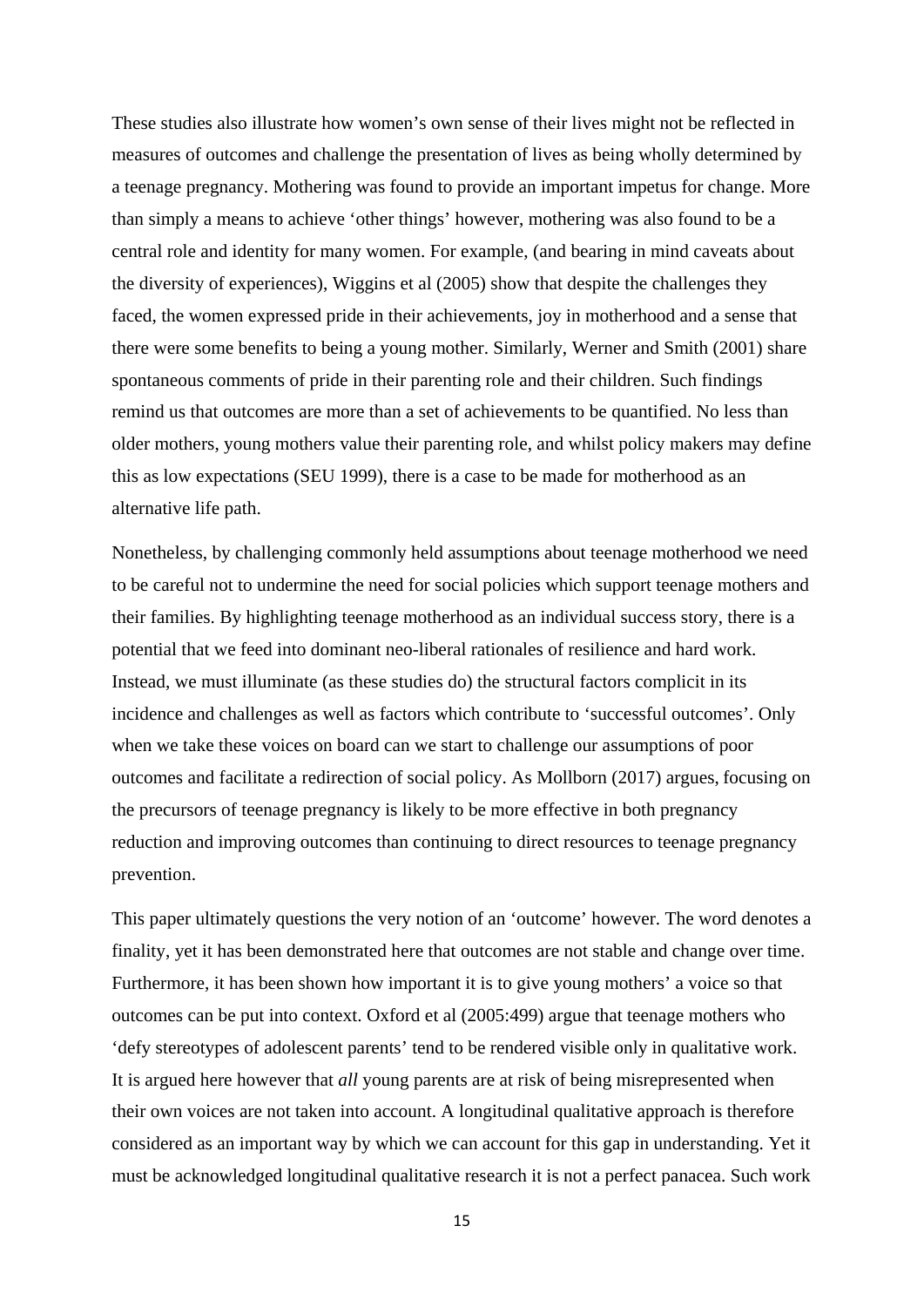is also likely to be limited by the cohort effects plaguing quantitative work. Furthermore, in order to track change over time, qualitative methods alone are not sufficient and so any incorporation of quantitative work will also have to contend with the debates discussed above around measuring. Nonetheless, as has been shown here, longitudinal studies which incorporate qualitative methods are best placed to provide an understanding of change across the lifespan and, importantly, what can drive, facilitate or impede trajectories. Whilst they may not produce the 'analytic closure' (Henderson et al., 2012:17) quantitative research aspires to and policy makers would perhaps prefer, other benefits such as an exploration of the development of narratives and identities are evident (Thomson and Holland 2003).

To conclude, when we fail to acknowledge long-term shifts or young mothers' voices, we are adding to the negative perceptions of teenage parenthood. Challenging and difficult stories do exist and we should not shy away from telling them. However, positive stories and experiences are also evident – the two need not be mutually exclusive – and when we do not acknowledge diverse outcomes and their influences, we do young mothers (and those who seek to support them) a disservice.

# **References**

Ashcraft, A., Fernandez-Val, I., & Lang, K. (2013). The consequences of teenage childbearing: Consistent estimates when abortion makes miscarriage non-random. *Economic Journal*, 123, 875–905. https://doi:10.1111/ecoj.12005

Assini-Meytin, L. C., & Green, K. M. (2015). Long-term consequences of adolescent parenthood among African-American urban youth: A propensity score matching approach. *Journal of Adolescent Health*, *56*(5), 529-535. https://doi.org/10.1016/j.jadohealth.2015.01.005

Bradshaw, P., Schofield, L., & Maynard, L. (2014). The experiences of mothers aged under 20: Analysis of data from the Growing Up in Scotland Study. https://dera.ioe.ac.uk/19376/1/00444511.pdf/ Accessed 28 June 2019

Centers for Disease Control and Prevention. Births: Final Data for 2017. (2018) https://www.cdc.gov/nchs/data/nvsr/nvsr67/nvsr67\_08- 508.pdfhttps://www.cdc.gov/nchs/data/nvsr/nvsr67/nvsr67\_08-508.pdf/ Accessed 28 June 2019

Clarke, J. (2015), 'It's not all doom and gloom for teenage mothers–exploring the factors that contribute to positive outcomes', *International Journal of Adolescence and Youth*, 20, 4, 470- 484. https://doi.org/10.1080/02673843.2013.804424

Dalla, R. L., Jacobs‐Hagen, S. B., Jareske, B. K., & Sukup, J. L. (2009). Examining the Lives of Navajo Native American Teenage Mothers in Context: A 12‐to 15‐Year Follow‐Up. *Family relations*, 58(2), 148-161. https://www.jstor.org/stable/20456847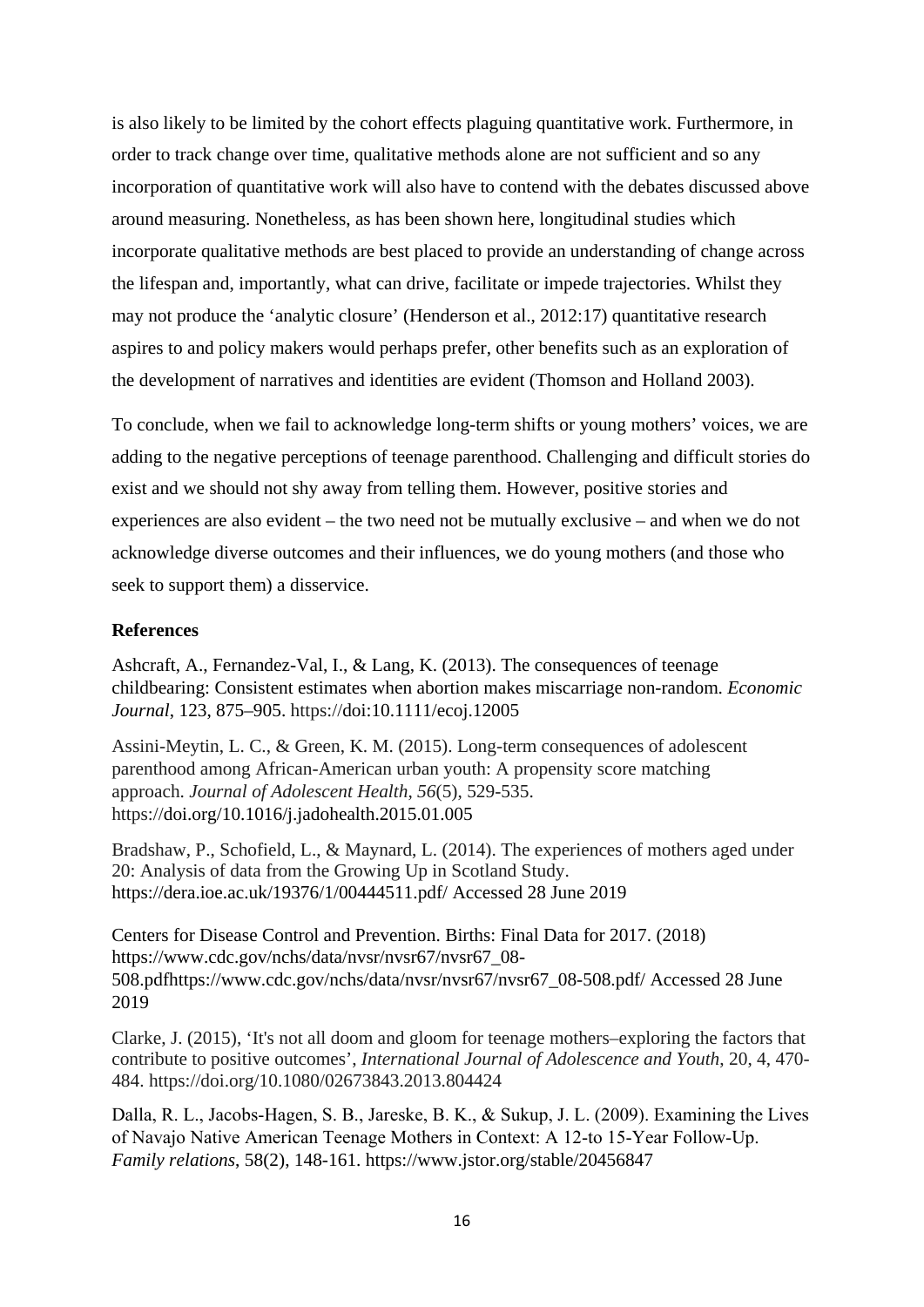Dalla, R. L., Bailey, K., Cunningham, A., Green, N., & Vyhlidal, J. L. (2013). "I've Devoted My Entire Life to My Daughter—and She Knows It": Exploration of Identity Development Among Now-Adult Navajo Native American Adolescent Mothers. *Identity*, 13(2), 159-186. https://doi.org/10.1080/15283488.2013.776963

Duncan, S. (2007). What's the problem with teenage parents? And what's the problem with policy?. *Critical social policy*, 27(3), 307-334. https://doi.org/10.1177/0261018307078845

Duncan, S., Edwards, R., & Alexander, C. (2010). *Teenage parenthood: what's the problem?*. Tufnell.

*Author (2015)* 

Elliot, S. and Walsham, M. (2018), *Young Parents in London: Living with Precariousness*, London: 4in10 and Partnership for Young London http://www.partnershipforyounglondon.org.uk/wp-content/uploads/2018/05/Young-Parentsin-London.pdf/ Accessed 20 September 2019

Ermisch, J. (2003), '*Does a 'Teen-birth' have Longer-term Impacts on the Mother? Suggestive Evidence from the British Household Panel Study'* Working Papers of the Institute for Social and Economic Research, Colchester: University of Essex.

Ermisch, J. and D. Pevalin. (2003), '*Who has a Child as a Teenager*?' ISER Working Papers Number 2003-30 Institute for Social and Economic Research, Colchester: University of Essex

Furstenberg, F., Brook-Gunn, J. and Morgan, P. (1987). *Adolescent Mothers in Later Life*, Cambridge, UK: Cambridge University Press.

Geronimus, A. T., & Korenman, S. (1992). The socioeconomic consequences of teen childbearing reconsidered. *The Quarterly Journal of Economics*, 107(4), 1187-1214.

Gibb, S. J., Fergusson, D. M., Horwood, L. J., & Boden, J. M. (2015). Early motherhood and long‐term economic outcomes: Findings from a 30‐year longitudinal study. *Journal of Research on Adolescence*, *25*(1), 163-172. https://doi.org/10.1111/jora.12122

Goodman, A., Kaplan, G. and Walker, I, (2004), *Understanding the effects of early motherhood in Britain: the effects on mothers* (No. 04/20). IFS Working Papers, Institute for Fiscal Studies https://www.econstor.eu/bitstream/10419/71559/1/392957345.pdf / Accessed 12 September 2018

Graham, H., & McDermott, E. (2006). Qualitative research and the evidence base of policy: Insights from studies of teenage mothers in the UK. *Journal of Social Policy*, *35*(1), 21-37. https://doi.org/10.1017/S0047279405009360

Grogger, J., & Bronars, S. (1993). The socioeconomic consequences of teenage childbearing: Findings from a natural experiment. *Family Planning Perspectives*, 156-174. https://doi.org/10.2307/2135923

Henderson, S., Holland, J., McGrellis, S., Sharpe, S., & Thomson, R. (2012). Storying qualitative longitudinal research: sequence, voice and motif. *Qualitative Research*, *12*(1), 16- 34. https://doi.org/10.1177/1468794111426232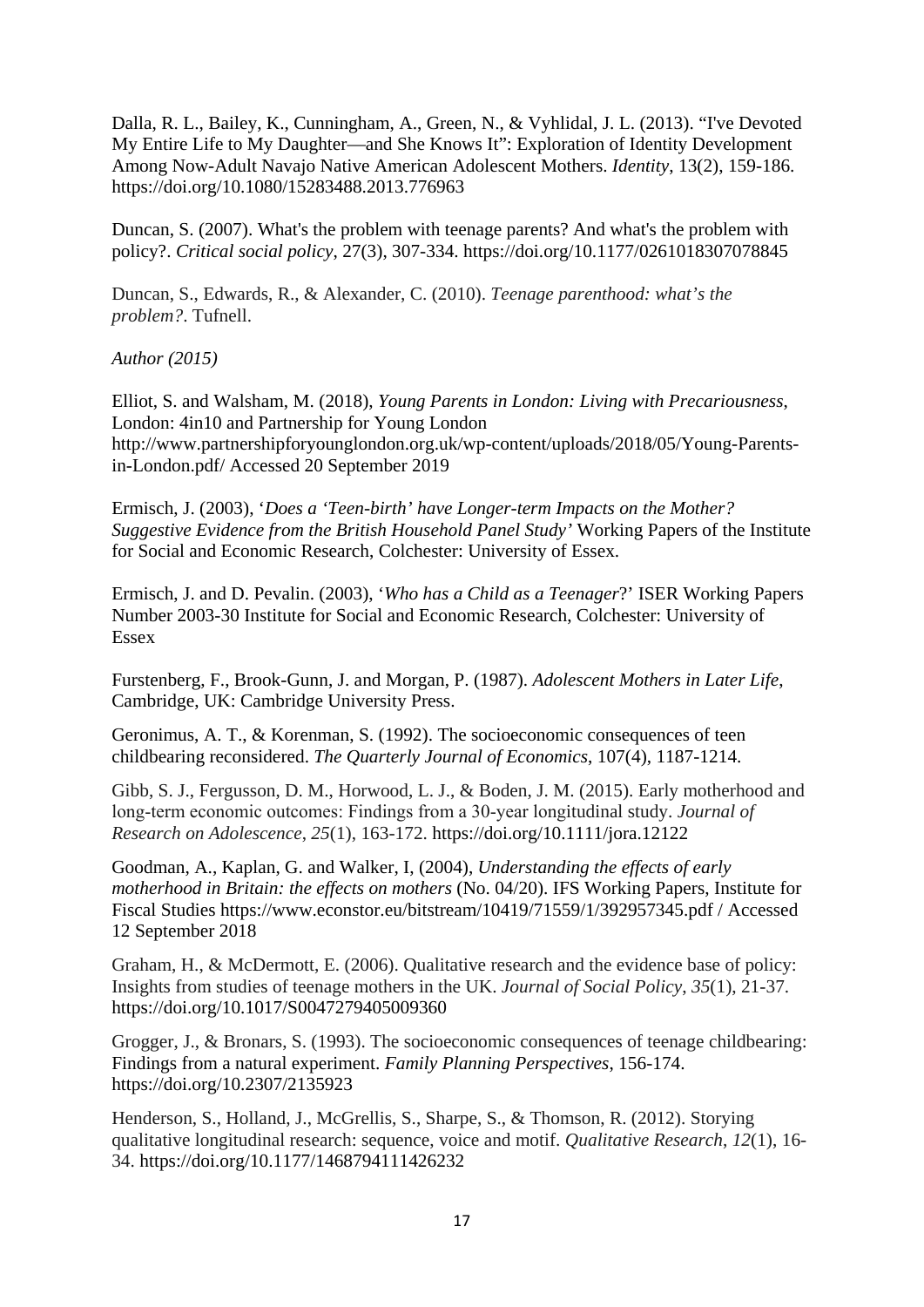Henretta, J, Grundy, E, Okell, L. and Wadsworth, M, (2008), 'Early Motherhood and Mental Health in Midlife: A study of British and American cohorts', *Aging and Mental Health*, 12, 5, 605-614. https://doi.org/10.1080/13607860802343084

Hobcraft, J. & Kiernan, K. (1999). '*Childhood poverty, early motherhood and adult social exclusion'* London: Centre for Analysis of Social Exclusion http://eprints.lse.ac.uk/6484/1/Childhood\_Poverty%2C\_Early\_Motherhood\_and\_Adult\_Socia l\_Exclusion.pdf / Accessed 27 September 2018

Hoffman, S. (2015). Teen childbearing and economics: A short history of a 25-year research love affair. *Societies*, 5(3), 646-663. https://doi.org/10.3390/soc5030646

Hoffman, S. (2008). Updated estimates of the Consequences of Teen Childbearing for Mothers. In S. Hoffman & R. Maynard (Eds) *Kids having Kids: Economic Costs and Social Consequences of Teen Pregnancy* (2<sup>nd</sup> ed., pp. 74-92). Washington, USA :The Urban Institute Press.

Hotz, V., McElroy, S. & Sanders, S. (1999) *Teenage childbearing and its life cycle consequences exploiting a natural experiment*. Cambridge: National Bureau of Economic Research http://www.nber.org/papers/w7397.pdf/ Accessed 27 September 2018

Hotz, V., McElroy, S., Williams, S. & Sanders, S. (2008) Consequences of Teen Childbearing for Mothers through 1993. In S. Hoffman & R. Maynard (Eds) *Kids having Kids: Economic Costs and Social Consequences of Teen Pregnancy (2nd ed., pp. 52-73).* Washington, USA: The Urban Institute Press.

Kane, J. B., Morgan, S. P., Harris, K. M., & Guilkey, D. K. (2013). The educational consequences of teen childbearing. *Demography*, *50*(6), 2129-2150. https://doi.org/10.1007/s13524-013-0238-9

Kemp, A and M, McSharry. (2017). *Re/Assembling the Pregnant and Parenting Teenager: Narratives from the Field(s),* Switzerland: Peter Lang International Academic Publishers

Leadbeater, B., & Way, N. (2001). *Growing Up Fast: Transitions to Early Adulthood of Inner-City Adolescent Mothers*. USA, Lawrence Erlbaum.

Levine, D. I., & Painter, G. (2003). 'The schooling costs of teenage out-of-wedlock childbearing: Analysis with a within-school propensity-score-matching estimator', *The Review of Economics and Statistics*, 85, 884–900. https://www.jstor.org/stable/3211812 / Accessed 28 June 2019

Mental Health Foundation, (2018), *Young Mums Together*, London: Mental Health Foundation https://www.mentalhealth.org.uk/publications/young-mums-together-report [accessed 27.09.2018]

Mollborn, S. (2017). Teenage mothers today: what we know and how it matters*. Child development perspectives*, 11(1), 63-69. https://doi.org/10.1111/cdep.12205

Olausson, P.O., Haglund, B., Weitoft, G.R. and Cnattingius, S. (2001). Teenage childbearing and long-term socioeconomic consequences: a case study in Sweden. *Family planning perspectives*, 33(2), 70-74. https://doi.org/10.2307/2673752

ONS. Conceptions in England and Wales: 2017. https://www.ons.gov.uk/peoplepopulationandcommunity/birthsdeathsandmarriages/conceptio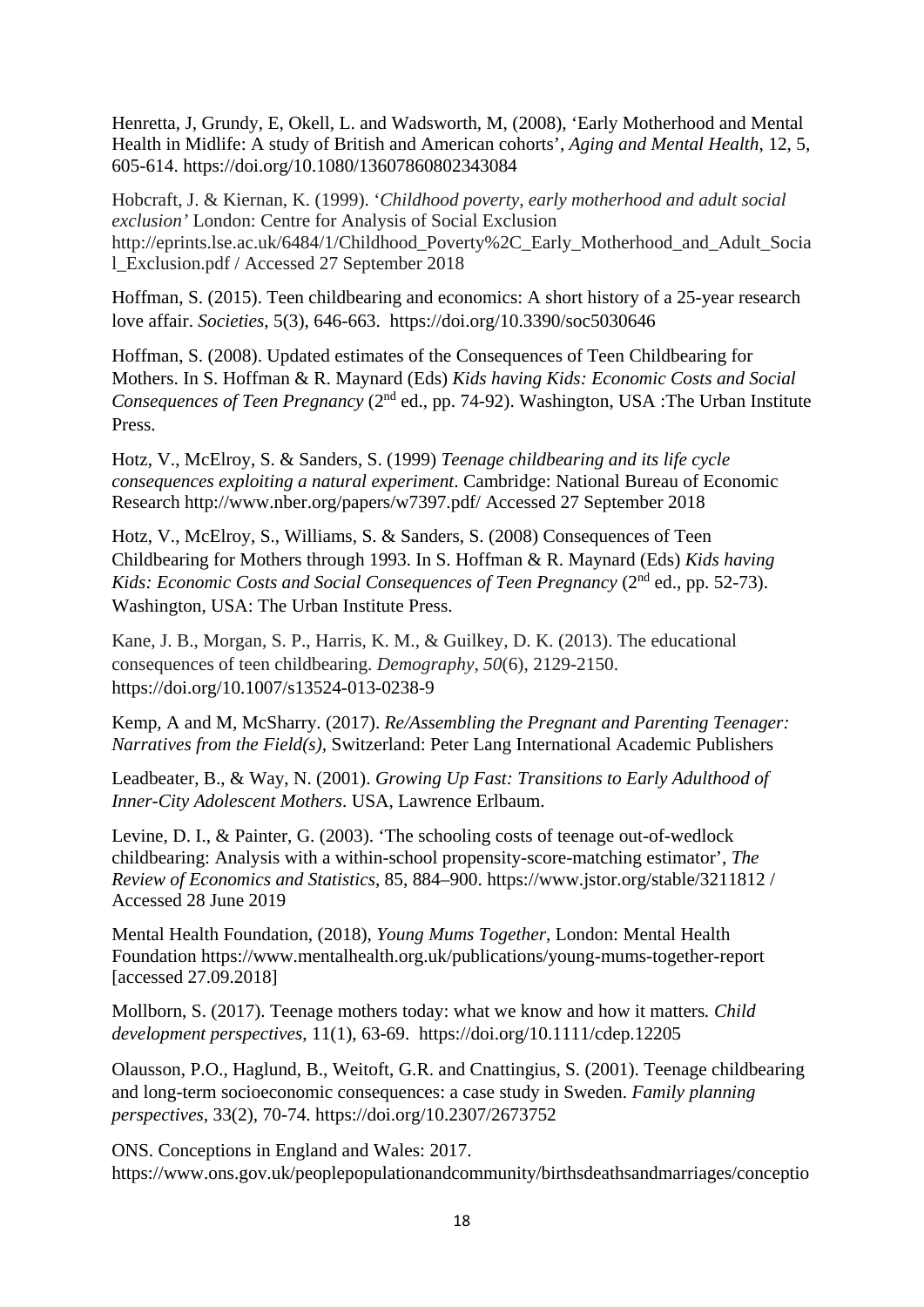nandfertilityrates/bulletins/conceptionstatistics/2017#under-18-conception-rate-hasdecreased-for-10-years-running / Accessed 28 June 2019

Oxford, M. L., Gilchrist, L. D., Lohr, M. J., Gillmore, M. R., Morrison, D. M., & Spieker, S. J. (2005). Life course heterogeneity in the transition from adolescence to adulthood among adolescent mothers. *Journal of Research on Adolescence*, *15*(4), 479-504. https://doi.org/10.1111/j.1532-7795.2005.00108.x

Palacios, J., & Kennedy, H. P. (2010). Reflections of Native American teen mothers. *Journal of Obstetric, Gynecologic & Neonatal Nursing*, 39(4), 425-434. https://doi.org/10.1111/j.1552-6909.2010.01149.x

Patel, P. H., & Sen, B. (2012). Teen motherhood and long-term health consequences. *Maternal and Child Health Journal*, 16(5), 1063-1071. https://doi.org/10.1007/s10995-011- 0829-2

Public Health England, (2016), *A Framework for Supporting Teenage Mothers and Young Fathers* London: Local Government Association https://www.gov.uk/government/publications/teenage-mothers-and-young-fathers-supportframework /Accessed 27 September 2018

Public Health England, (2018), *Teenage pregnancy and young parents Report for East Sussex*  London: Public Health England http://www.eastsussexjsna.org.uk/JsnaSiteAspx/media/jsnamedia/documents/nationalprofiles/profileassests/Teenage%20Pregancy/Teenage-pregnancyand-young-parents-Fingertips-Report---East-Sussex---Downloaded-Feb-2018.pdf /Accessed 27 September 2018

Rich, L., & Kim, S. (1999). Patterns of Later Life Education among Teenage Mothers. *Gender and Society, 13*(6), 798-817. http://www.jstor.org/stable/190441/ Accessed 28 June 2019

Schulkind, L., & Sandler, D. H. (2019). The Timing of Teenage Births: Estimating the Effect on High School Graduation and Later-Life Outcomes. *Demography*, 56(1), 345-365. https://doi.org/10.1007/s13524-018-0748-6

Sheeran, N., Jones, L., Rowe, J., & McDonald, H. (2018). Adolescent Mothers' Experiences Over Time. *Family Relations*, 67(3), 428-443. https://doi.org/10.1111/fare.12312

SEU. (1999). Teenage Pregnancy. Social Exclusion Unit

SmithBattle, L. (2000). Developing a caregiving tradition in opposition to one's past: lessons from a longitudinal study of teenage mothers. *Public Health Nursing*, *17*(2), 85-93. https://doi.org/10.1046/j.1525-1446.2000.00085.x

SmithBattle, L. (2005). Teenage mothers at age 30. *Western Journal of Nursing Research*, *27*(7), 831-850. https://doi.org/10.1177/0193945905278190

SmithBattle, L. (2007). Legacies of advantage and disadvantage: The case of teen mothers. *Public Health Nursing*, 24(5), 409-420. https://doi.org/10.1111/j.1525-1446.2007.00651.x

SmithBattle, L. (2018) Teen Mothering in the United States: Fertile Ground for Shifting the Paradigm. In Annelies, K & McSharry, M. (Eds.), *Re/Assembling the Pregnancy and Parenting Teenager* (pp.75-104). Oxford, UK: Peter Lang.